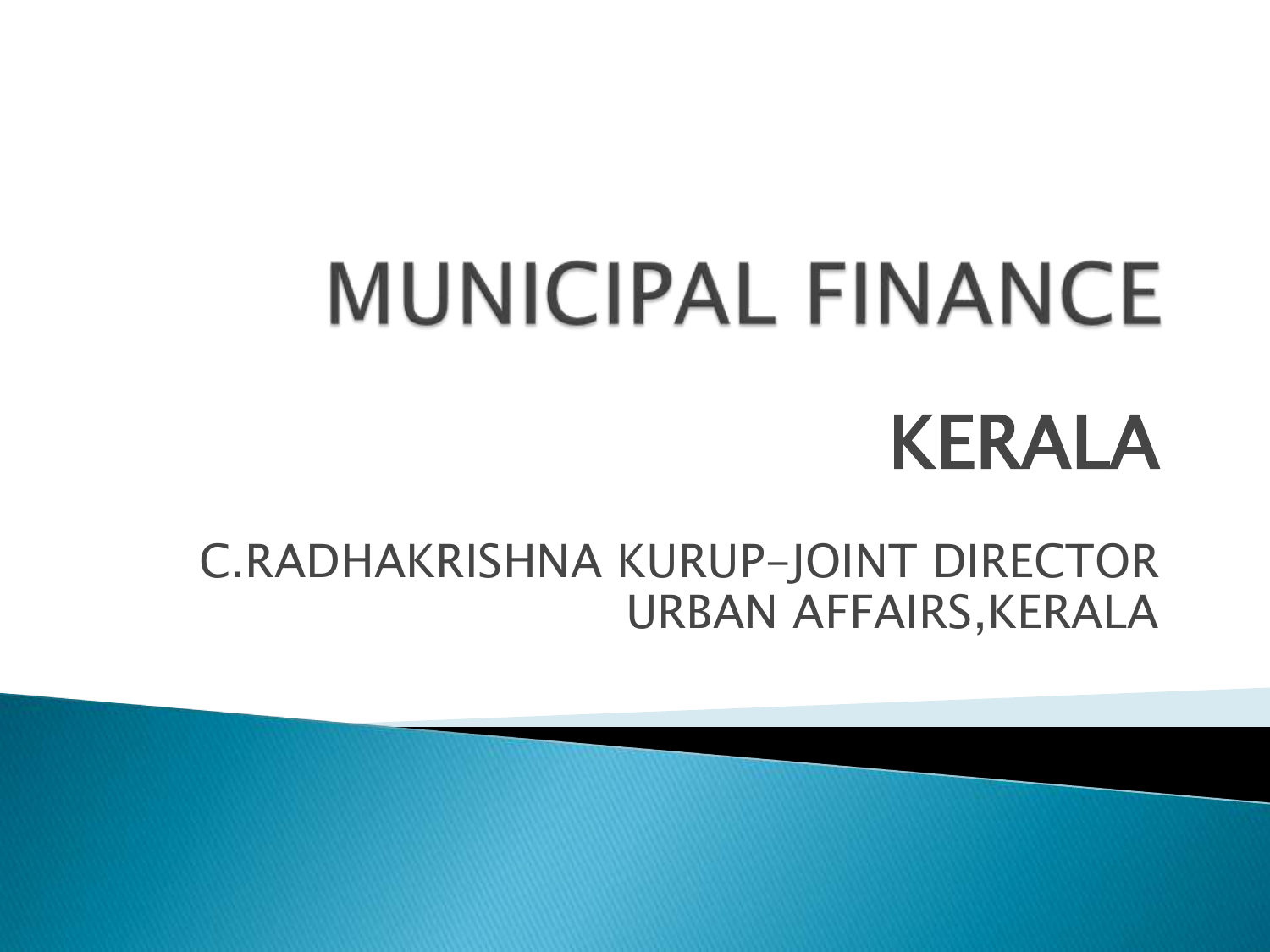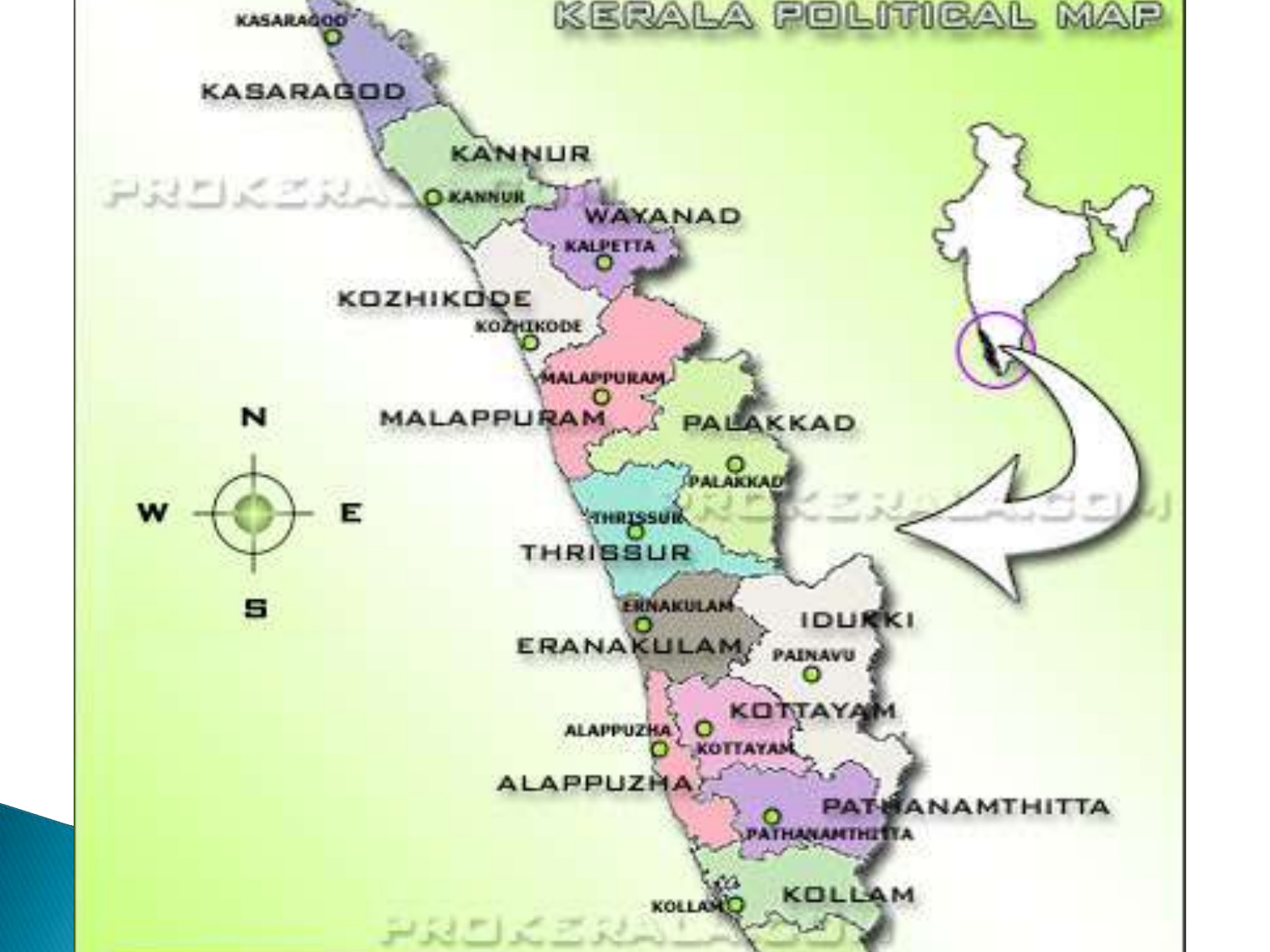#### **URBANIZATION IN KERALA**

- Kerala is urbanizing fast-**48% urban population**
- **38% of urban population from Statutory towns (65 nos)**
- Decadal growth from 2001-2011-**82%**
- Rural -Urban Continuum
- Durban areas are concentrated in coastal and mid land regions
- Urban population maximum in Class I towns
- tertiary sector contributes 61% of State GSDP
- **©** Challenges in sustaining the achievements so far
- **EV** Challenges in meeting current and future requirements of urban sector in Kerala
- $\infty$  Complex challenges in urban management and service delivery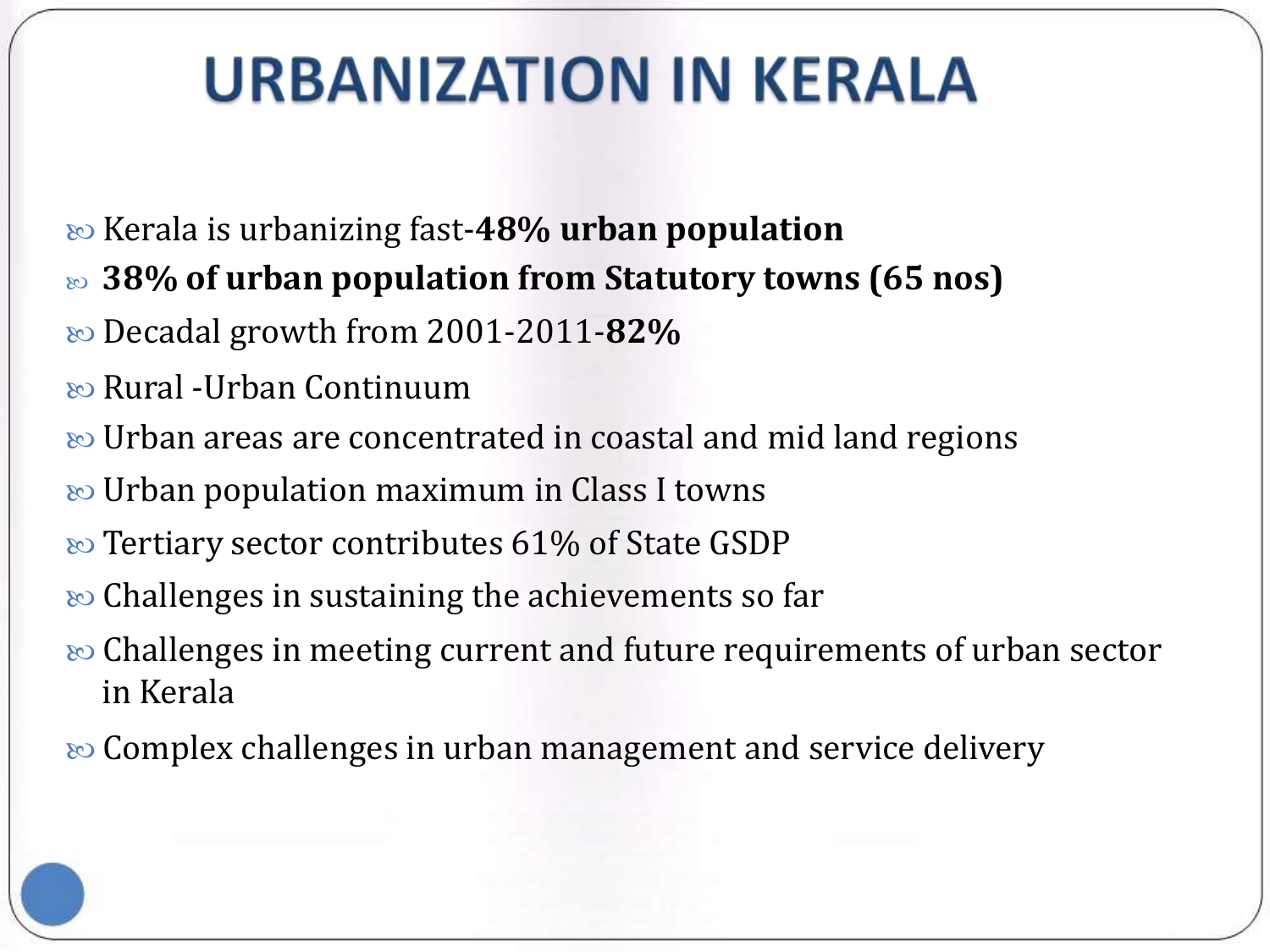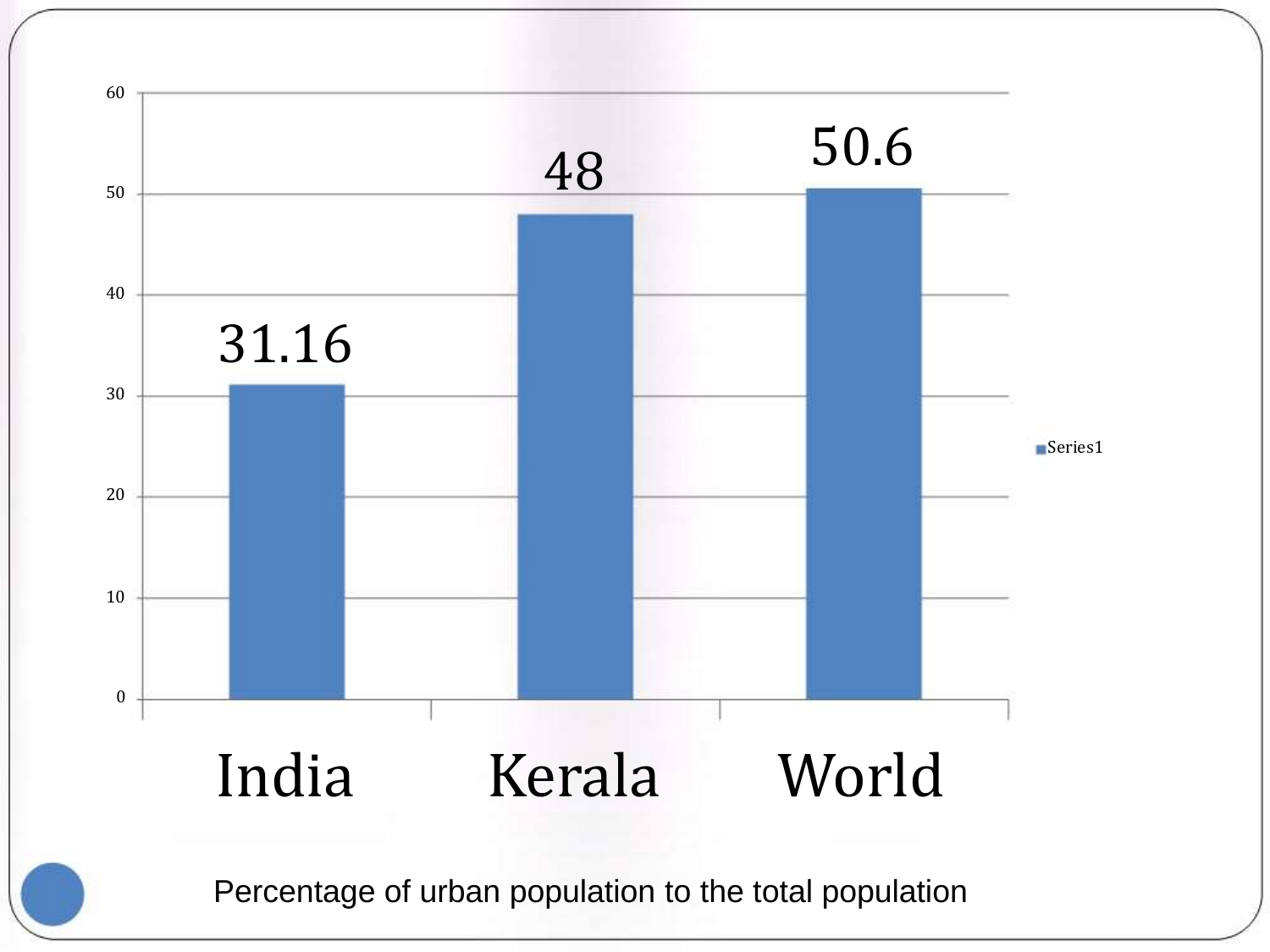#### **Facts and Figures at a glance**

| <b>Population Details</b>                                                              |                                              |
|----------------------------------------------------------------------------------------|----------------------------------------------|
| Kerala Area                                                                            | 38,863 Sq. km                                |
| Population<br>Male<br>Female                                                           | 333, 87, 677<br>160, 21, 290<br>173, 66, 387 |
| Sex Ratio<br>(Where for $0$ -6 pop. It is 959)                                         | 1084 (India: 940)                            |
| <b>Census Towns</b>                                                                    | 520 (against 154 in 2001)                    |
| Urban Population                                                                       | 154, 32, 171 (47.72%)                        |
| Density                                                                                | 860 persons /sq.km                           |
| Total Urban Population in the 60 statutory<br>towns & 5 cities                         | 60.99942 lakhs (say 61 lakhs)                |
| Total Urban Population in 520 towns                                                    | 159, 32,171 i.e. 159.32 lakhs                |
| % of Urban Population in Statutory towns<br>to the total Urban Population in the state | 38%                                          |
| Total Population in the state                                                          | 6100000<br>$= 18.27\%$<br>33387977           |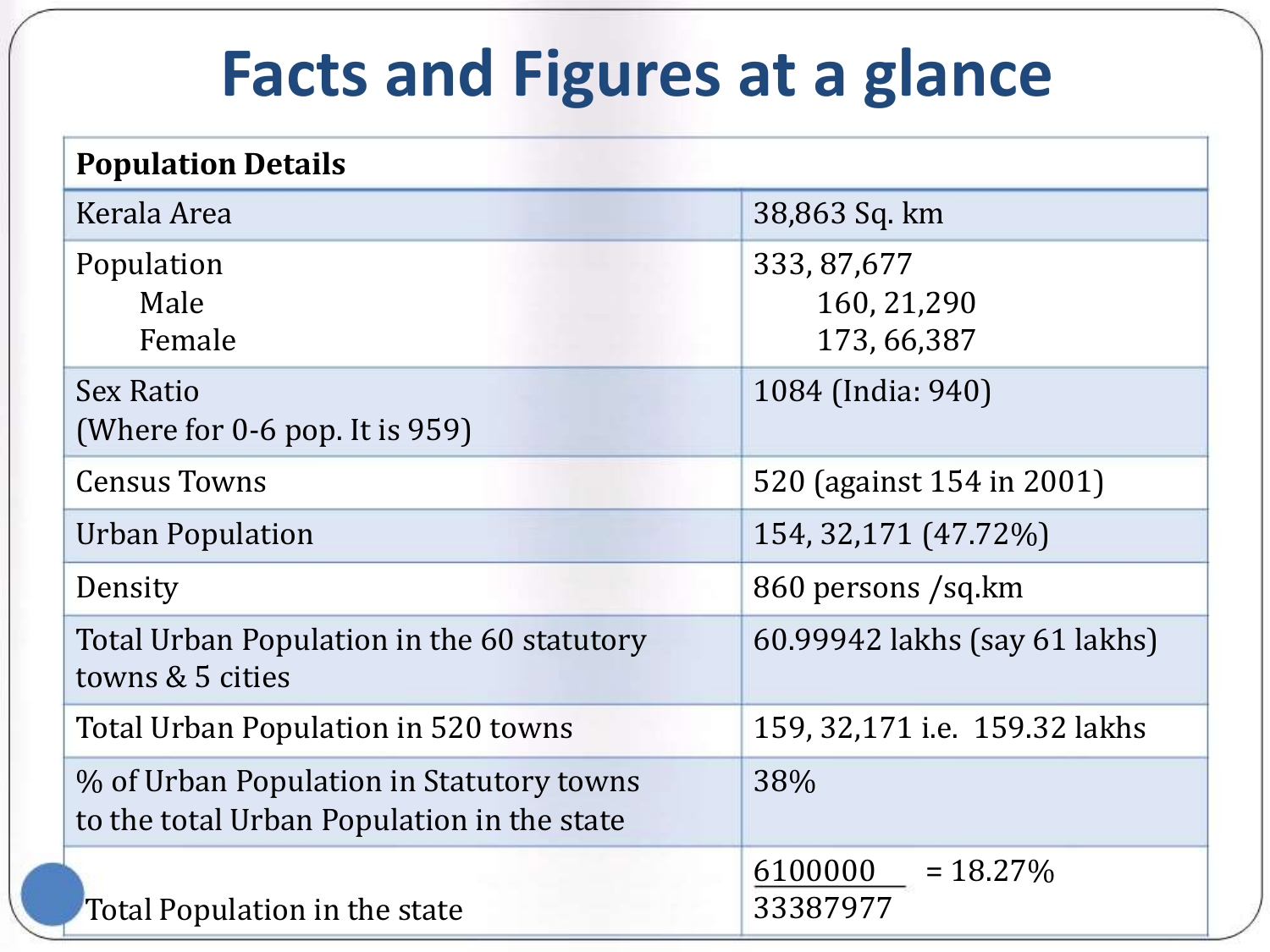#### **URBAN LOCAL GOVERNMENTS IN KERALA**

**MUNICIPAL CORPORATIONS-05Nos** 

**O THIRUVANANTHAPURAM OKOLLAM**  $\Box$  KOCHI **OTRISSUR OKOZHIKODE** 

MUNICIPALITIES ---60 Nos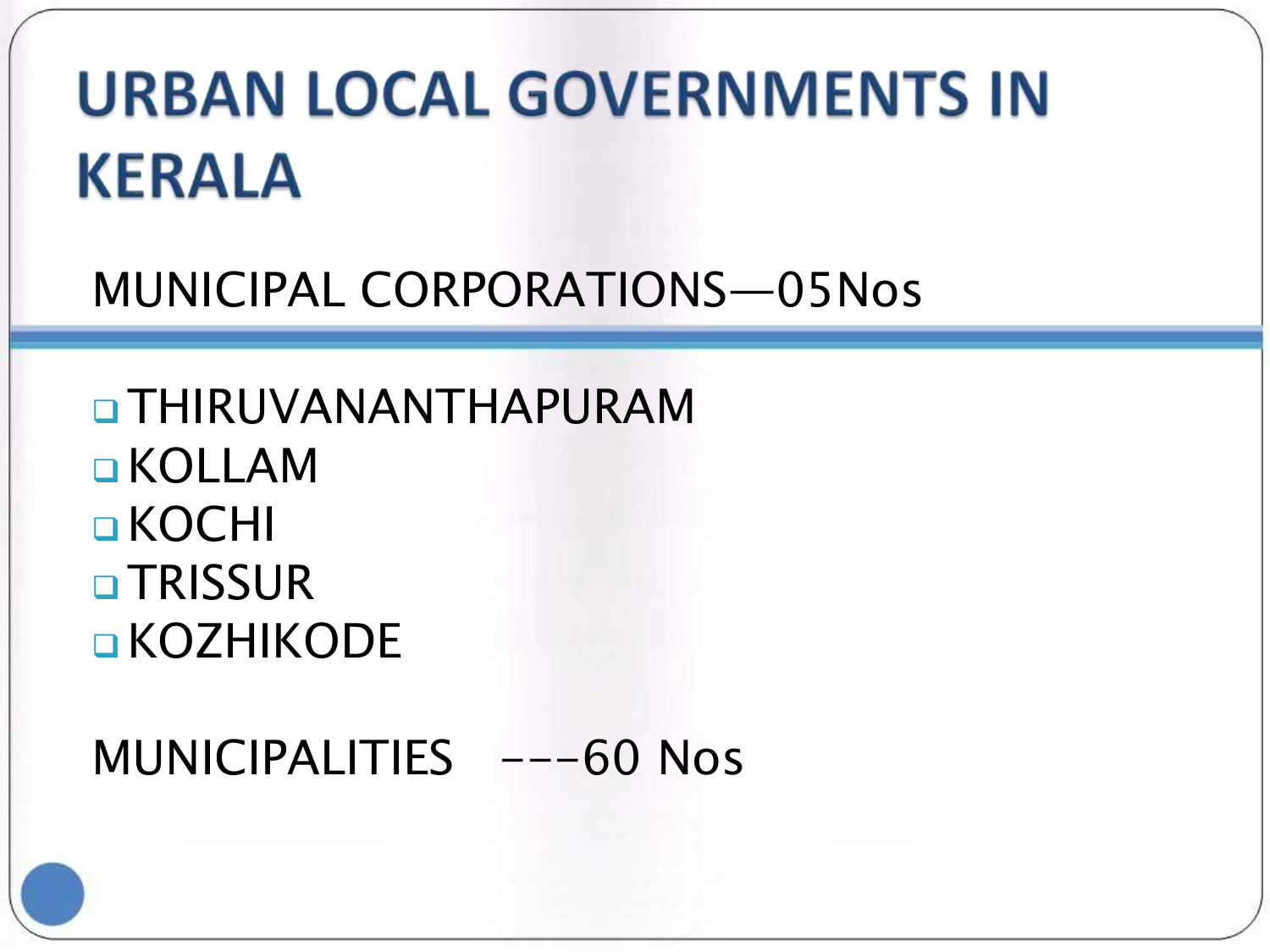## ULB - RESOURCES

PRIOR TO KM ACT,1994

- ▶ Property tax
- ▶ Profession tax
- ▶ Entertainment tax
- Show tax
- Advertisement tax
- Assigned taxes:-
- Duty on transfer of property
- Vehicle tax compensation
- General purpose grant
- Specific purpose grant
- $\triangleright$  Rent on land &buildings
- Fees under various enactments &services
	- Borrowings from financial instns.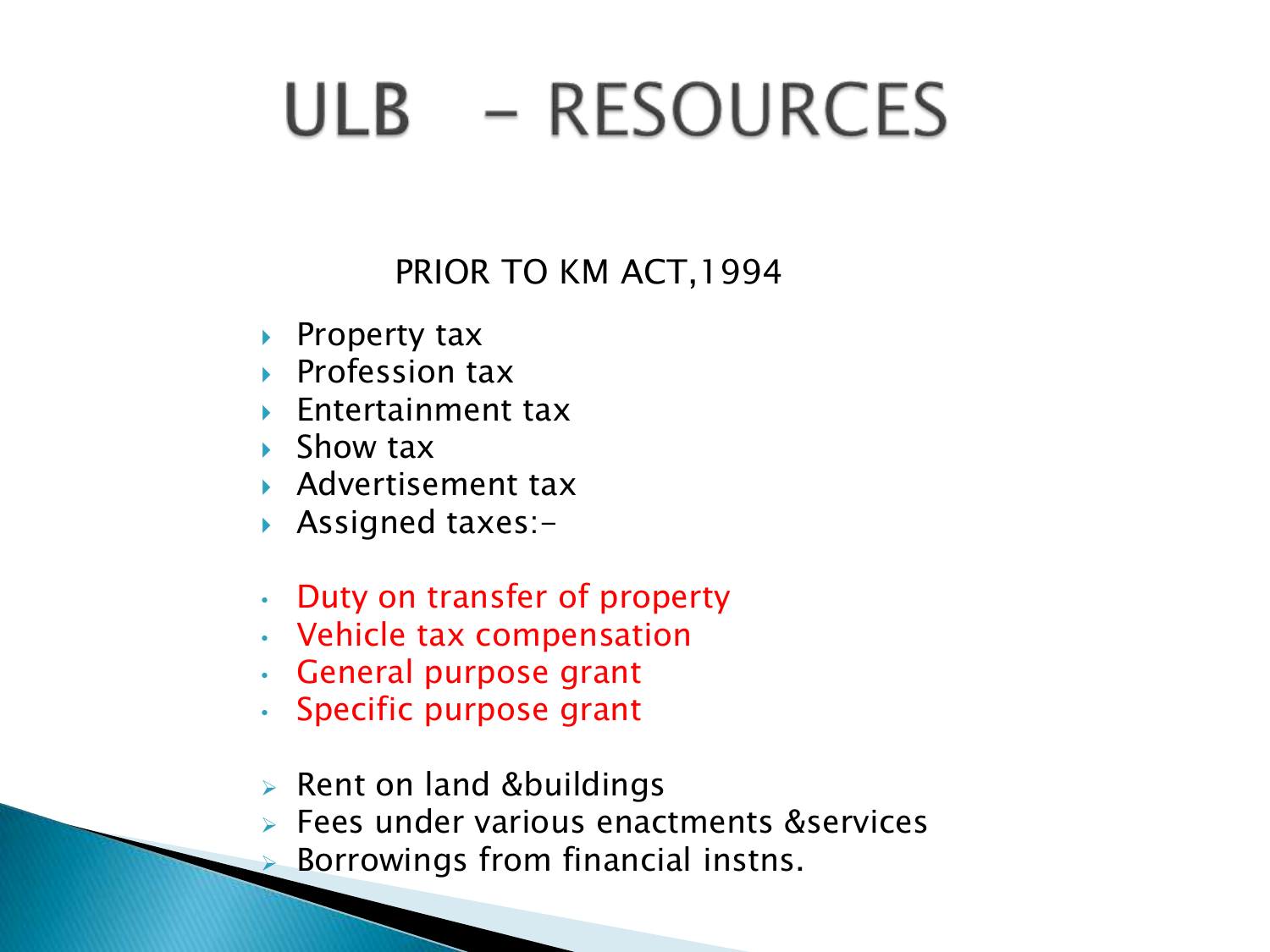## ULB RESOURCES

- ▶ Prior To KM Act, 1994
- ▶ Property tax
- Profession tax
- Entertainment tax
- $\triangleright$  Show tax
- ▶ Advertisement tax
- **Assigned taxes:-**
- Duty on transfer of property
- Vehicle tax compensation
- General purpose grant
- Specific purpose grant
- Rent on land &buildings

 Fees under various enactments &service<sup>s</sup>

 After the enactment of KM Act 1994

- ▶ Property tax
- ▶ Profession tax
- **Entertainment tax**
- ▶ Show tax
- ▶ Advertisement tax
- Assigned taxes:-
- 
- 
- 
- ▶ Rent on land &buildings
- $\triangleright$  Fees under various enactments &services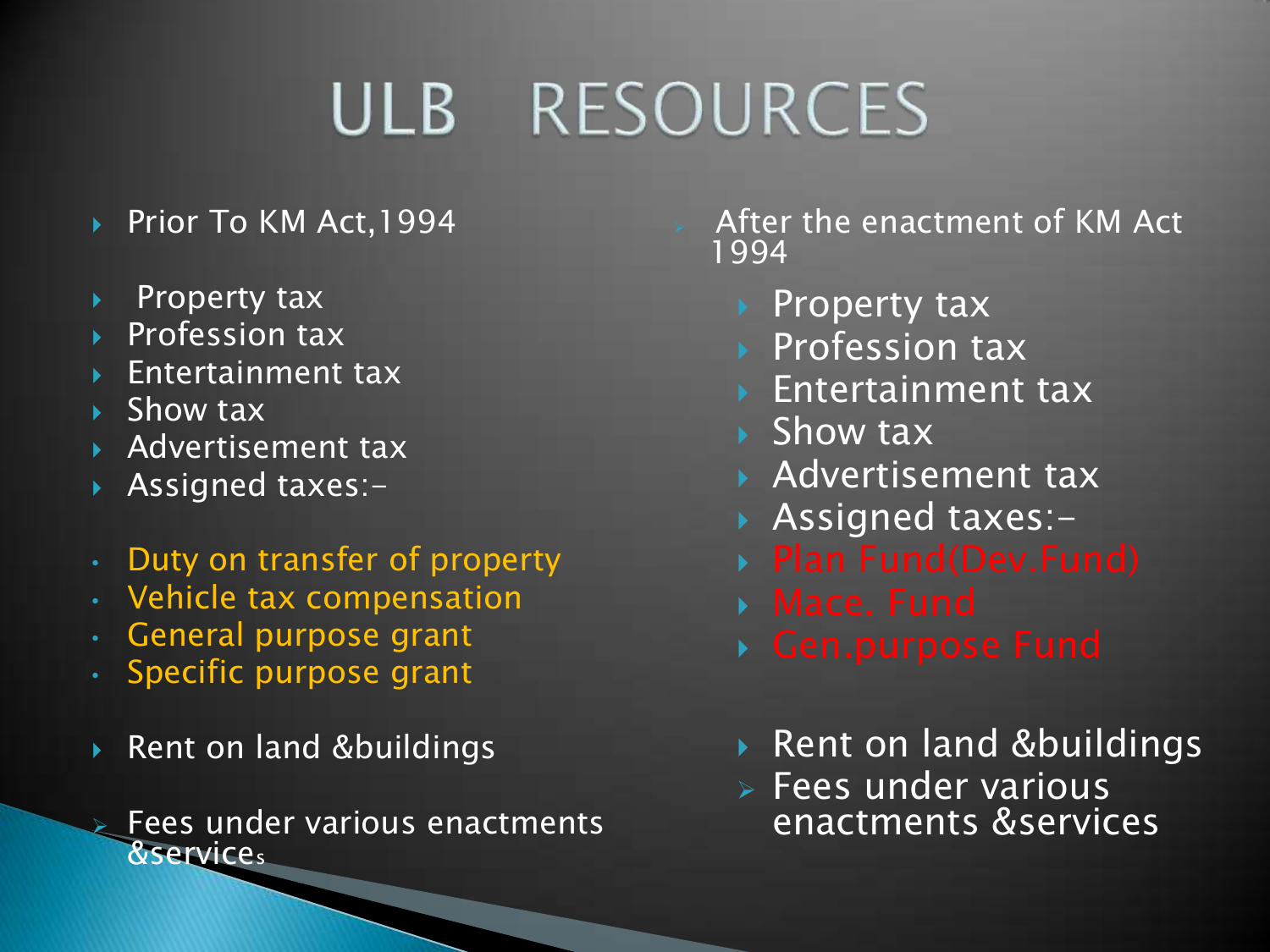## State finance commission

- Prior to the 73/74Constitutional amendments, LGs in Kerala were receiving non-plan, non-statutory grants..
- I.e. shared and assigned taxes and non-plan, non-statutory grants which comprised more than 20 different types of grants
- This is with considerable discretion and with very little objective criteria for allocation.
- Besides the existing practice of devolving the surcharge on duty of transfer of property, basic tax and a portion of motor vehicles tax, SFC-I recommended for the creation of Urban and Rural Pools and for

providing 1% of State's own tax revenue (SOTR) as non-plan grant. .

devolution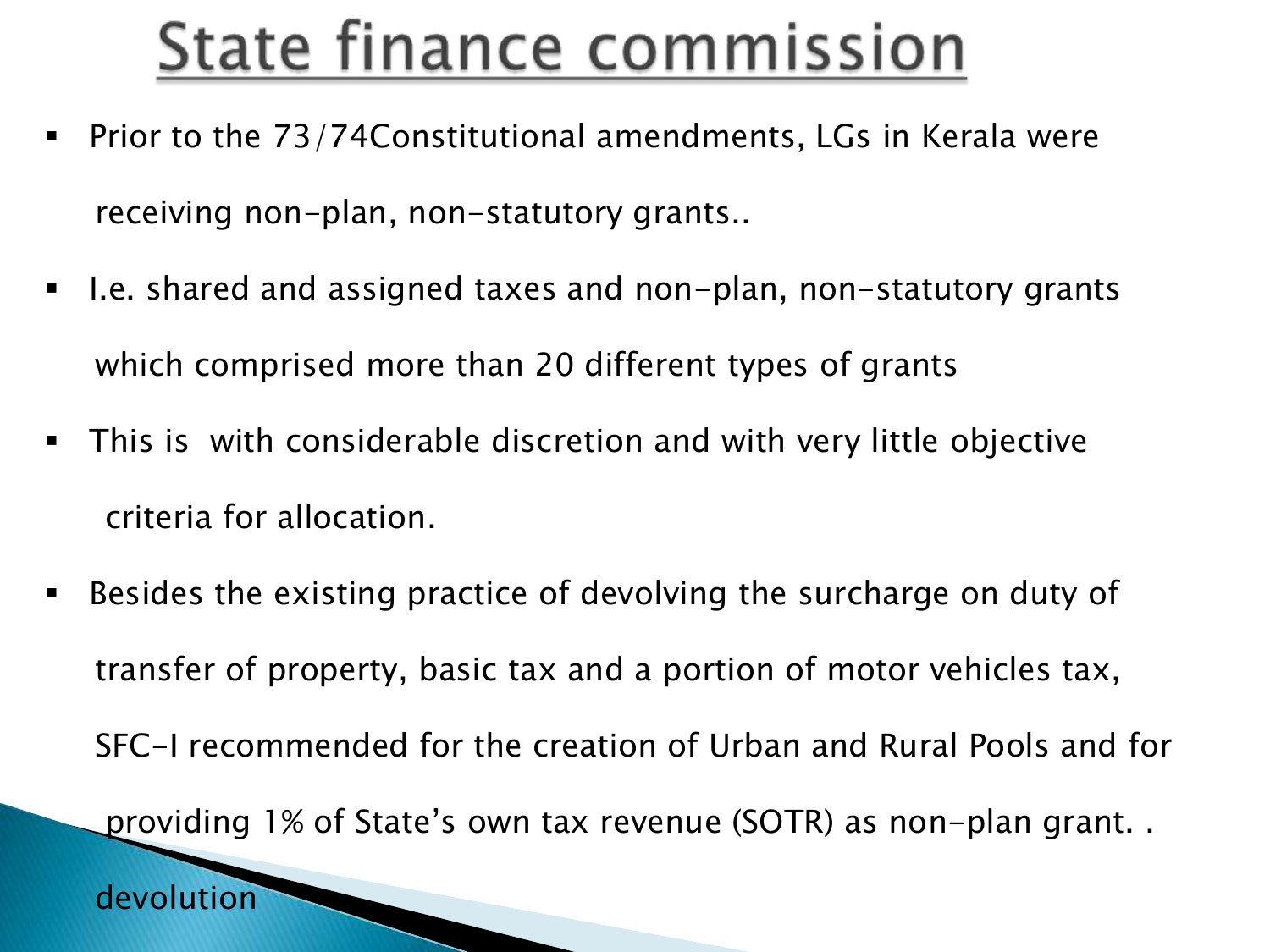#### SFC-II recommendations Key Features

- General purpose fund :-largely to meet the traditional civicfunctions
- Maintenance funds(Road & Non Road ):for the mace. Of buildings & roads

(The two being fixed at 3.5% of the state tax revenue)

• Plan grants – 5.5% of the State tax revenue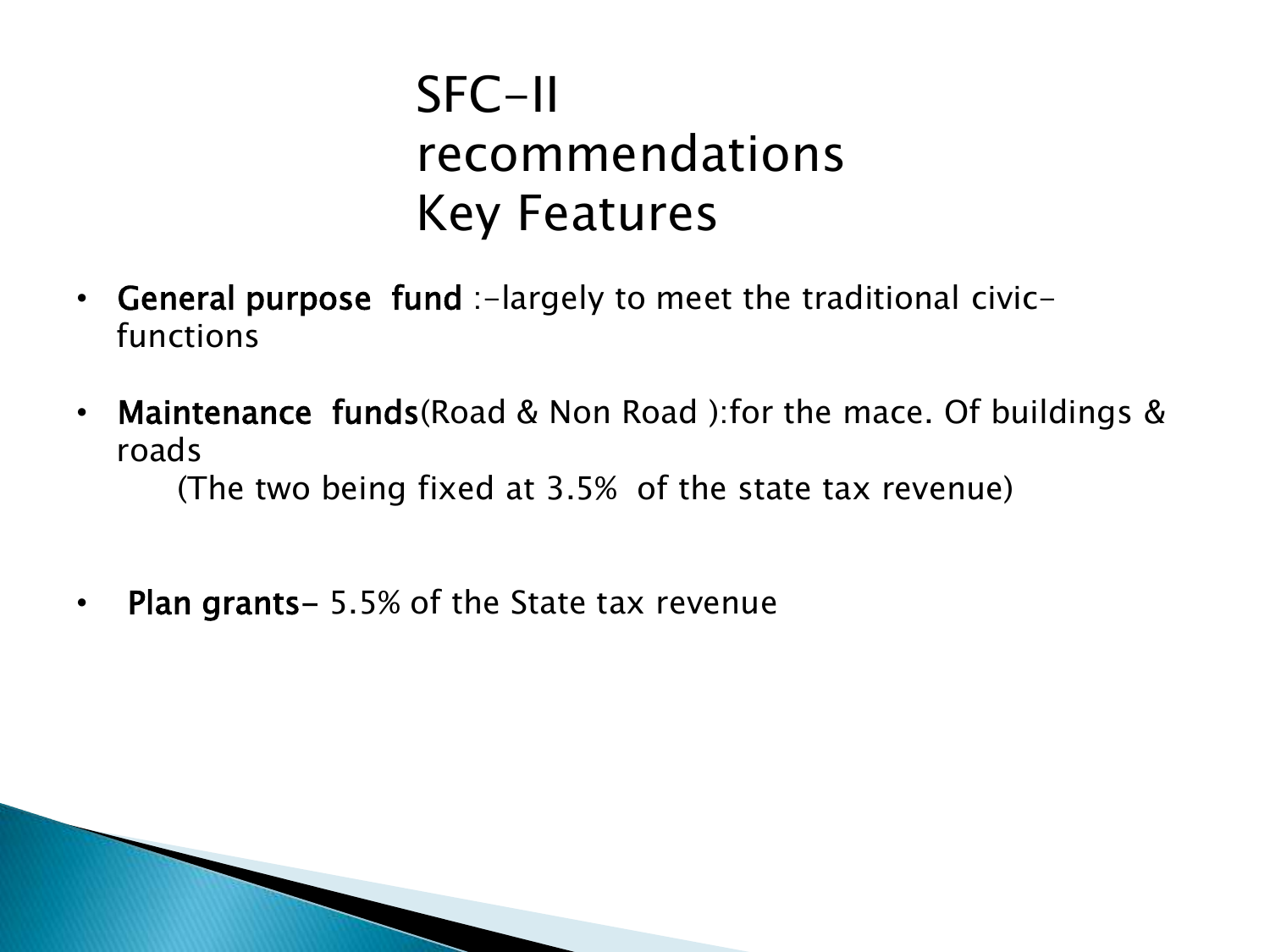#### Structure & Composn. of U.G Receipts

| $\overline{4}$<br>Corporns. | $2004 - 05$ | $2005 - 06$ | 2006-07        | 2007-08        | 2008-09        |
|-----------------------------|-------------|-------------|----------------|----------------|----------------|
| <b>OTR</b>                  | 505801788   | 529623103   | 671817124      | 731696509      | 779502732      |
| % to total                  | 23.4        | 24.5        | 27.4           | 26.8           | 24.4           |
| <b>NTR</b>                  | 171951186   | 202333793   | 252758100      | 289499318      | 368844614      |
| % to total                  | 8.0         | 9.4         | 10.3           | 10.6           | 11.6           |
| <b>Total state</b>          | 1236513552  | 1326612671  | 1348145008     | 1609418050     | 1657938521     |
| % to total                  | 57.3        | 61.4        | 55.1           | 59.0           | 51.9           |
| <b>CSS</b>                  | 195188572   | 69492655    | 135139364      | 61543375       | 326807660      |
| % to total                  | 9.0         | 3.2         | 5.5            | 2.3            | 10.2           |
| Borrowing                   | 24309293    | $\mathbf 0$ | $\overline{0}$ | $\overline{0}$ | $\overline{0}$ |
| % to total                  | 1.1         | 0.0         | 0.0            | 0.0            | 0.0            |
| Other recpt.                | 25901595    | 31110097    | 41032806       | 35331776       | 58468345       |
| % to total                  | 1.2         | 1.4         | 1.7            | 1.3            | 1.8            |
| <b>Total Recpts</b>         | 2159665986  | 2159172319  | 2448892402     | 7777489028     | 3191561872     |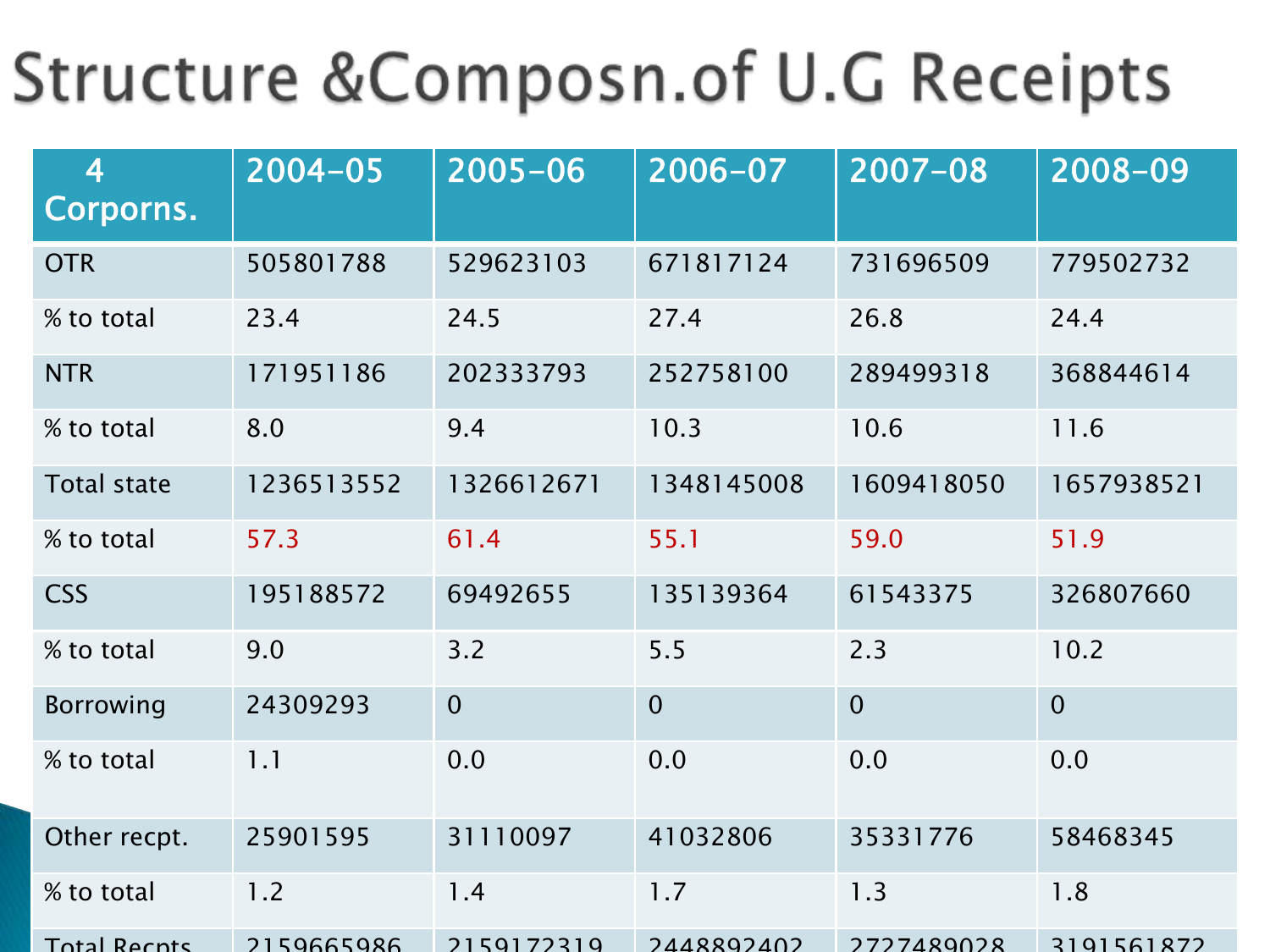#### **Total Receipts Percentage ULGS**  $2008 - 09$

#### Receipts

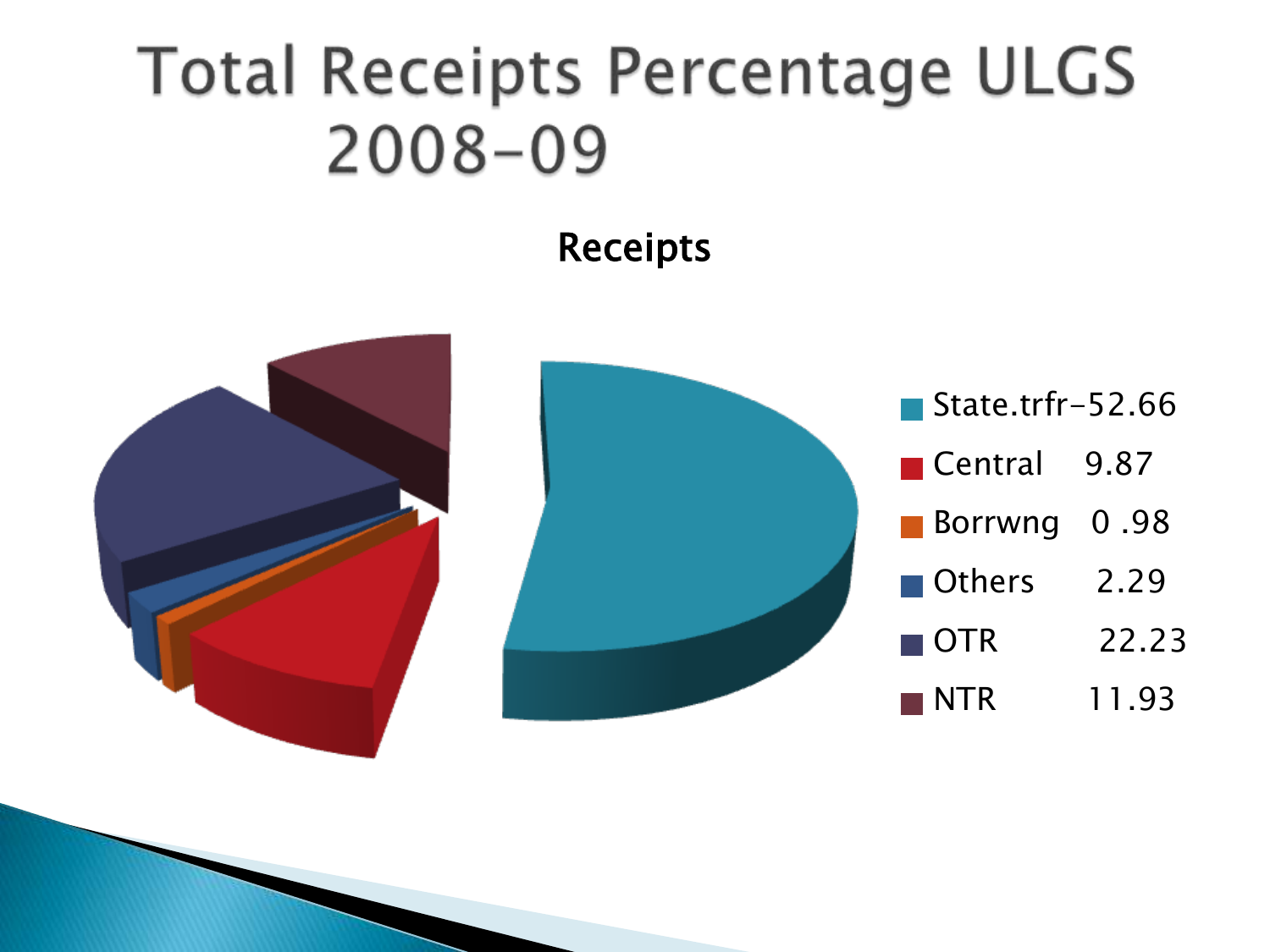#### Tax Structure of ULGs 2004-05to 2008-09

| Year        | Prop. Tax           | <b>Prof.Tax</b>     | Ent.Tax            | Adv.Tax          | <b>Others</b>     | <b>OTR</b> |
|-------------|---------------------|---------------------|--------------------|------------------|-------------------|------------|
| $2004 - 05$ | 252108933<br>(49.8) | 136467760<br>(27.0) | 88702584<br>(17.5) | 4096157<br>(0.8) | 24426354<br>(4.8) | 505801788  |
| $2005 - 06$ | 264028997<br>(49.9) | 155313426<br>(29.3) | 78966244<br>(14.9) | 2185846<br>(0.4) | 29128590<br>(5.5) | 529623103  |
| $2006 - 07$ | 352229350<br>(52.4) | 219954773<br>(32.7) | 87248179<br>(13)   | 4075432<br>(0.6) | 8309390<br>(1.2)  | 671817124  |
| $2007 - 08$ | 385249232<br>(52.7) | 248820211<br>(34.0) | 85453069<br>(11.7) | 5826406<br>(0.8) | 6347591<br>(0.9)  | 731696509  |
| 2008-09     | 405908212<br>(52.1) | 284232978<br>(36.5) | 79979406<br>(10.3) | 8681996<br>(1.1) | 700140<br>(0.1)   | 779502732  |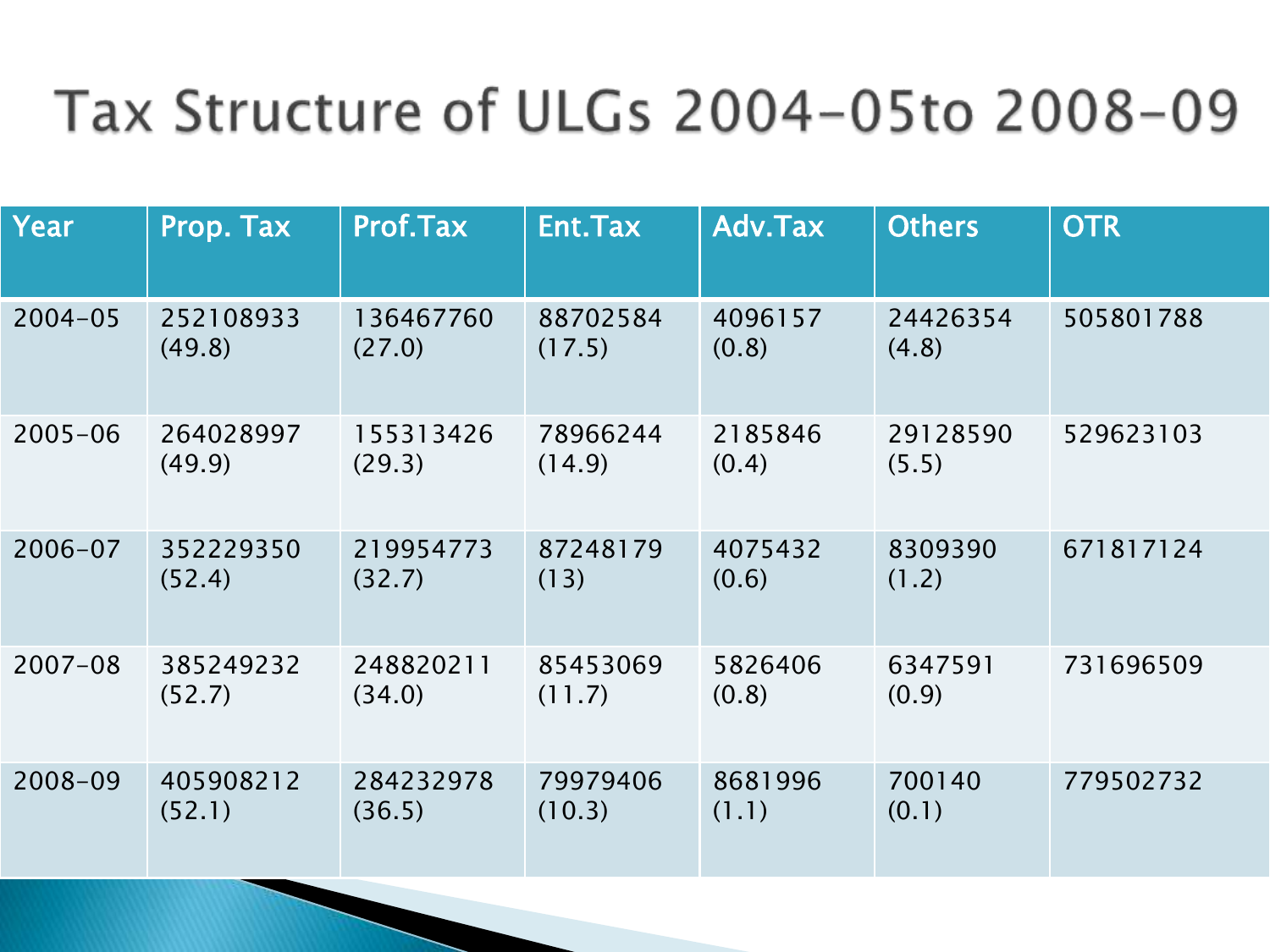#### Percentage of components of Tax **ULGs 2008-09**

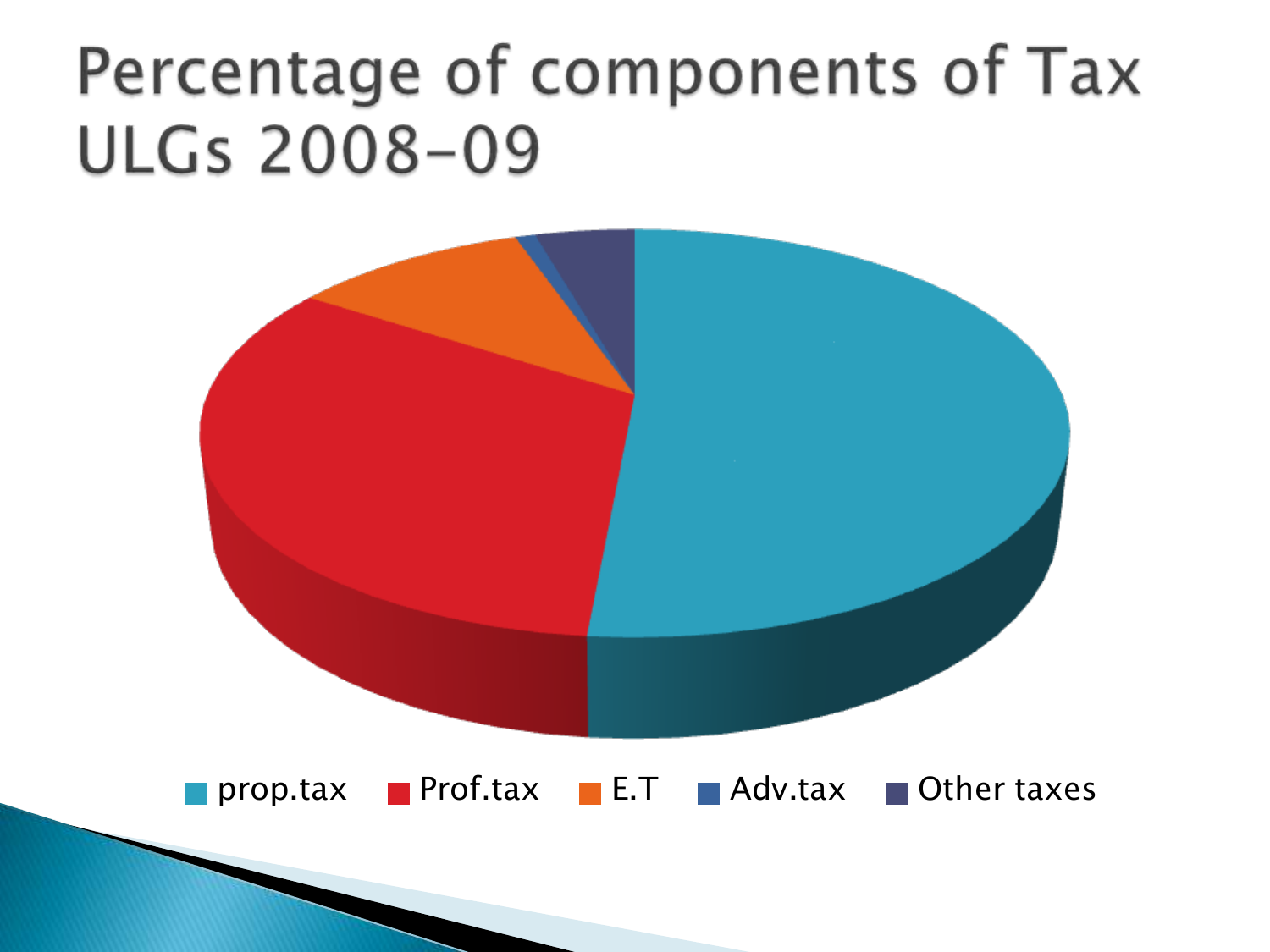## **PROPERTY TAX**

#### ARV

- **Tax for Gen.purp. 5%**
- ▶ Lighting 2%
- Sanitation 3%
- **Drainage** 2%
- Unit Area Based
- Zone
- Use
- ▶ Category of bldg.
- Materials used
- ▶ Type of construction
- **Access**
- Age of the bldg.
- Self Assesment

#### Earlier Method New Method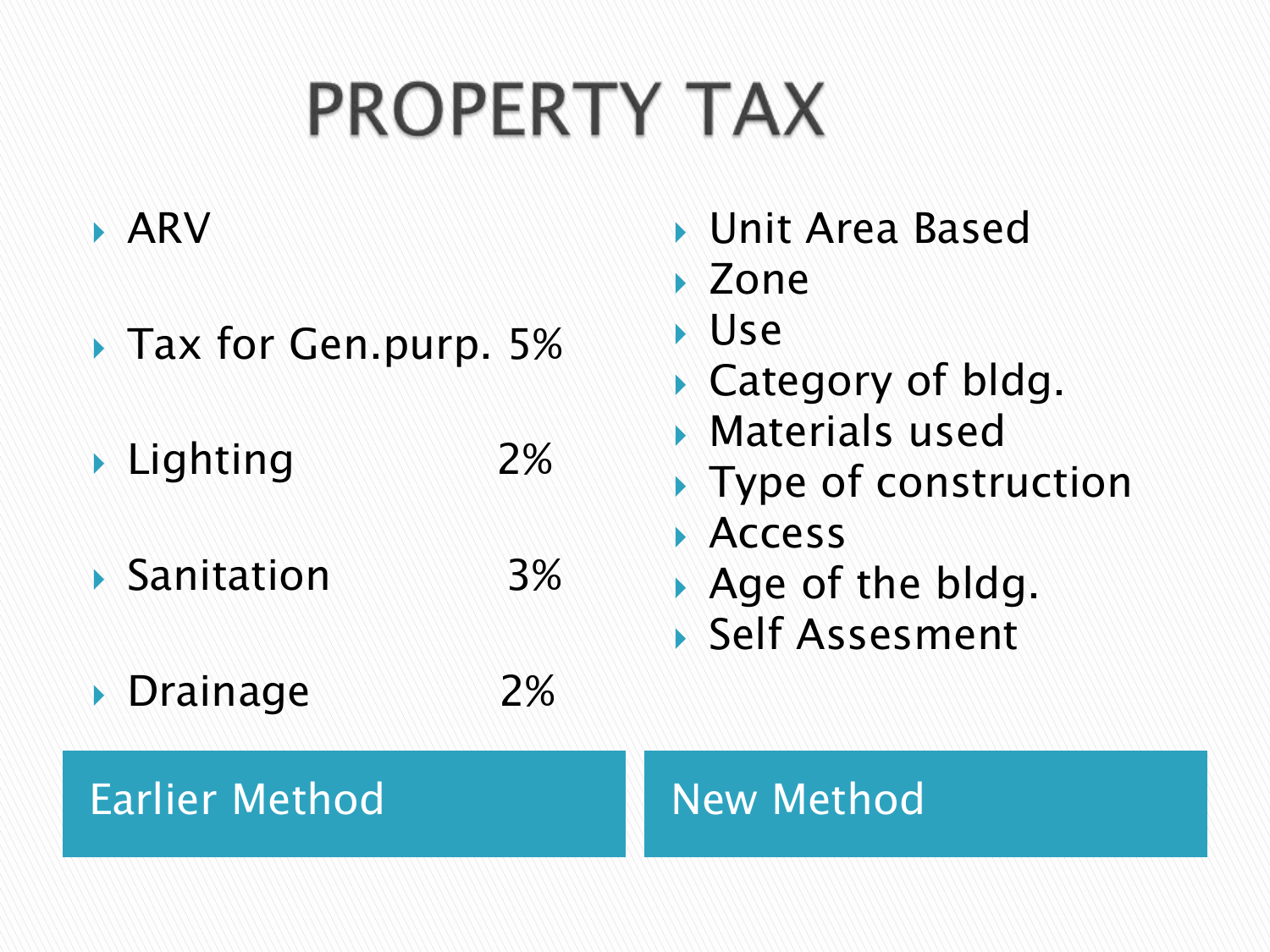## Property tax contd..

- K.M ACT 1994
- ▶ Kerala Municipality(Property Tax, ServiceTax and Surcharge) Rules,2011 w.e.f-1st April 2011
- **Tax revision based on the new rule is** underway
- ▶ Certain category of tax payers are anxious of the hike in the new system of tax
- Last tax revision in LSGIs in 1993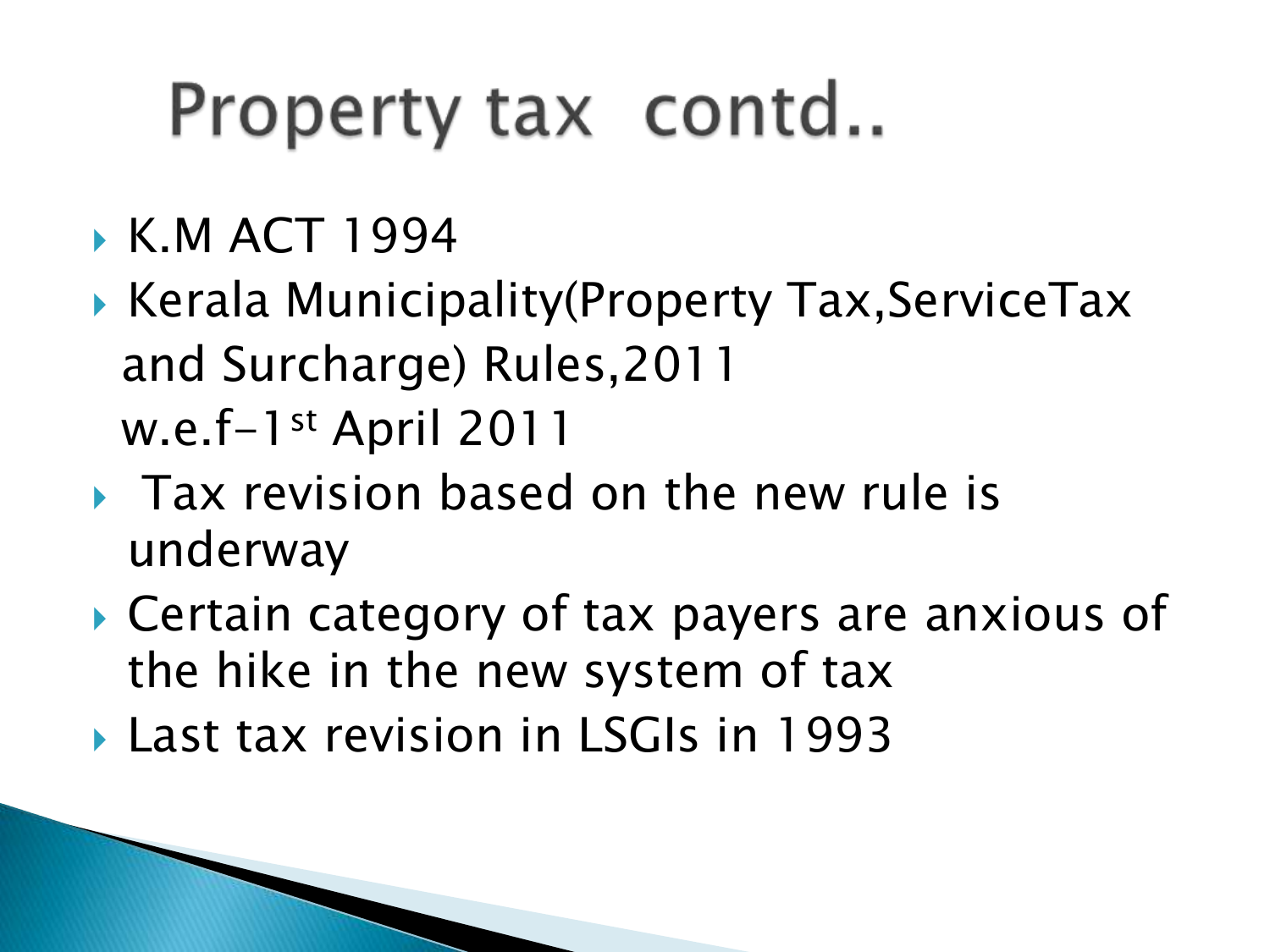## Property tax board

#### Constituted in 2011

#### Consists of Chairman & 3 other members

#### FUNCTIONS

- Review the prop tax system
- Suggest transparent procedure for valuation of properties
- Recommend modalities for periodic revision
- **Ensure transparency in valuation process**
- Oversee valuation
- ▶ Render advice to Corporations and Municipalities
- Undertake training to employees of Corpns. &Municipalities
- Ensure collection &imposition of tax for all taxable properties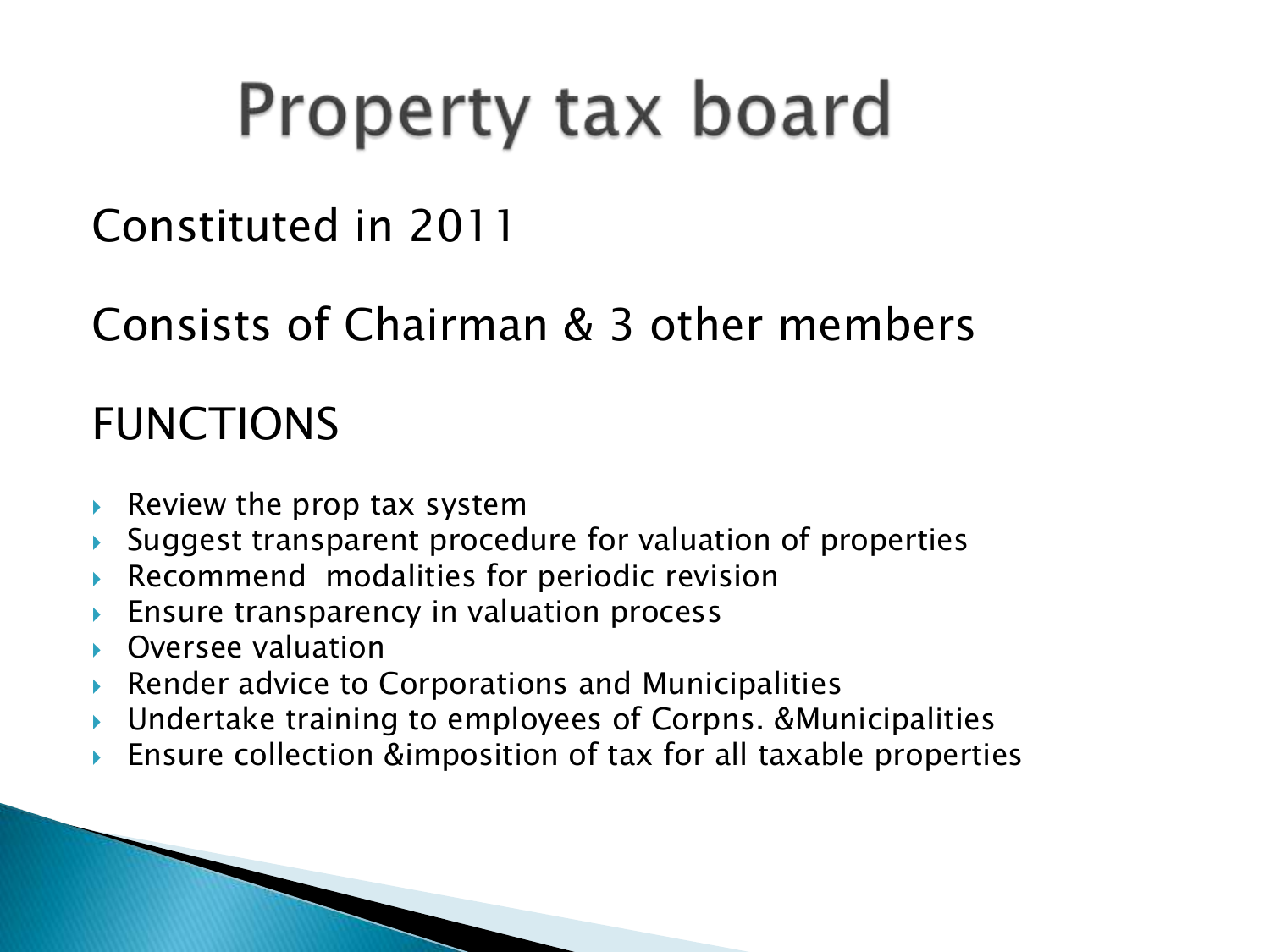#### Property tax demand in corpns. During 2010-11

| <b>Demand</b> | <b>Collection</b> | <b>Balance</b> | $\frac{0}{0}$ | <b>Name of Corporation</b> |
|---------------|-------------------|----------------|---------------|----------------------------|
| 321577685     | 253999454         | 67578231       | 78            | Thiruvananthapuram         |
| 64089539      | 52119712          | 11969827       | 81.3          | Kollam                     |
| 711582297     | 455521312         | 256060985      | 64.02         | Kochi                      |
| 102719643     | 89623443          | 13096200       | 87.25         | Trissur                    |
| 152298869     | 124078105         | 28220764       | 81            | Kozhikode                  |
|               |                   |                |               |                            |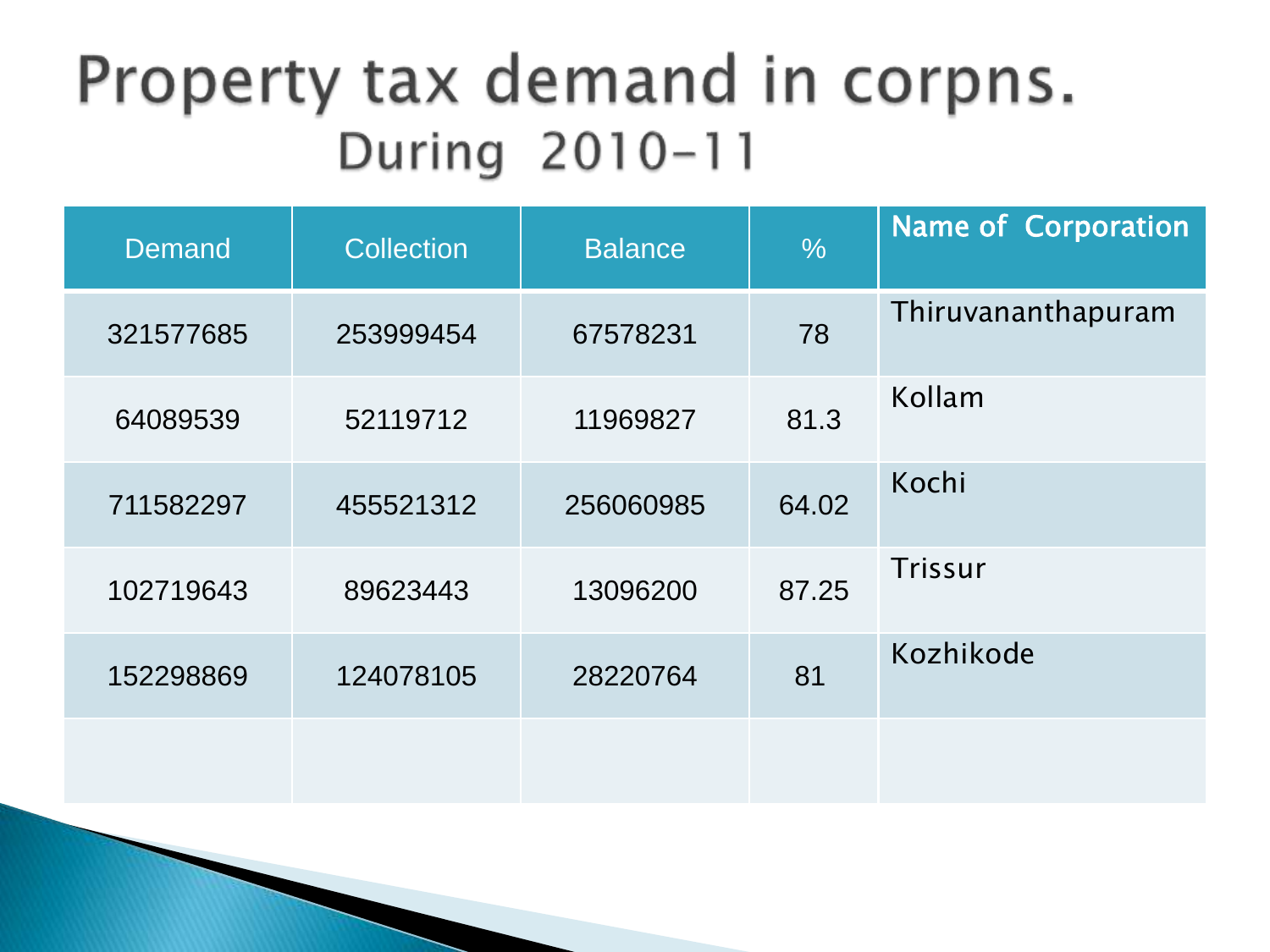## **Profession Tax**

| SI.No                    | <b>Half Yearly Income</b> | <b>Half Yearly Tax</b> |
|--------------------------|---------------------------|------------------------|
|                          | 12000-17999               | 120                    |
| $\overline{\phantom{0}}$ | 18000-29999               | 180                    |
| 3                        | 30000-44999               | 300                    |
| $\overline{4}$           | 45000-59999               | 450                    |
| 5                        | 60000-74999               | 600                    |
| 6                        | 75000-99999               | 750                    |
|                          | 100000-124999             | 1000                   |
| 8                        | 124999 above              | 1250                   |
|                          |                           |                        |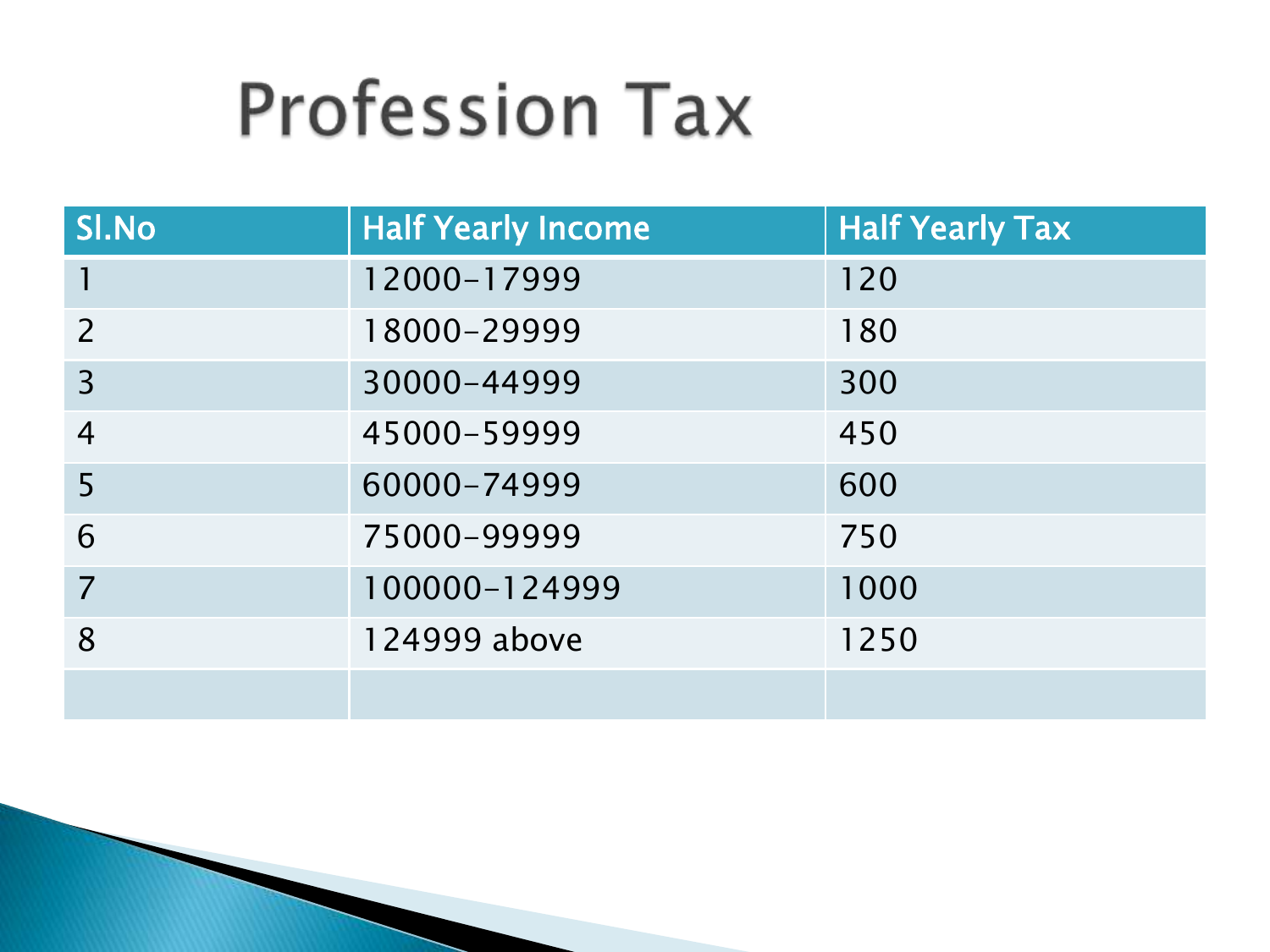## **Other Taxes**

#### ► E.T 20-25% of price of admission

#### Advert.Tax } Minimum rate is notified by state Govt.ULB will fix the rates and make bye-law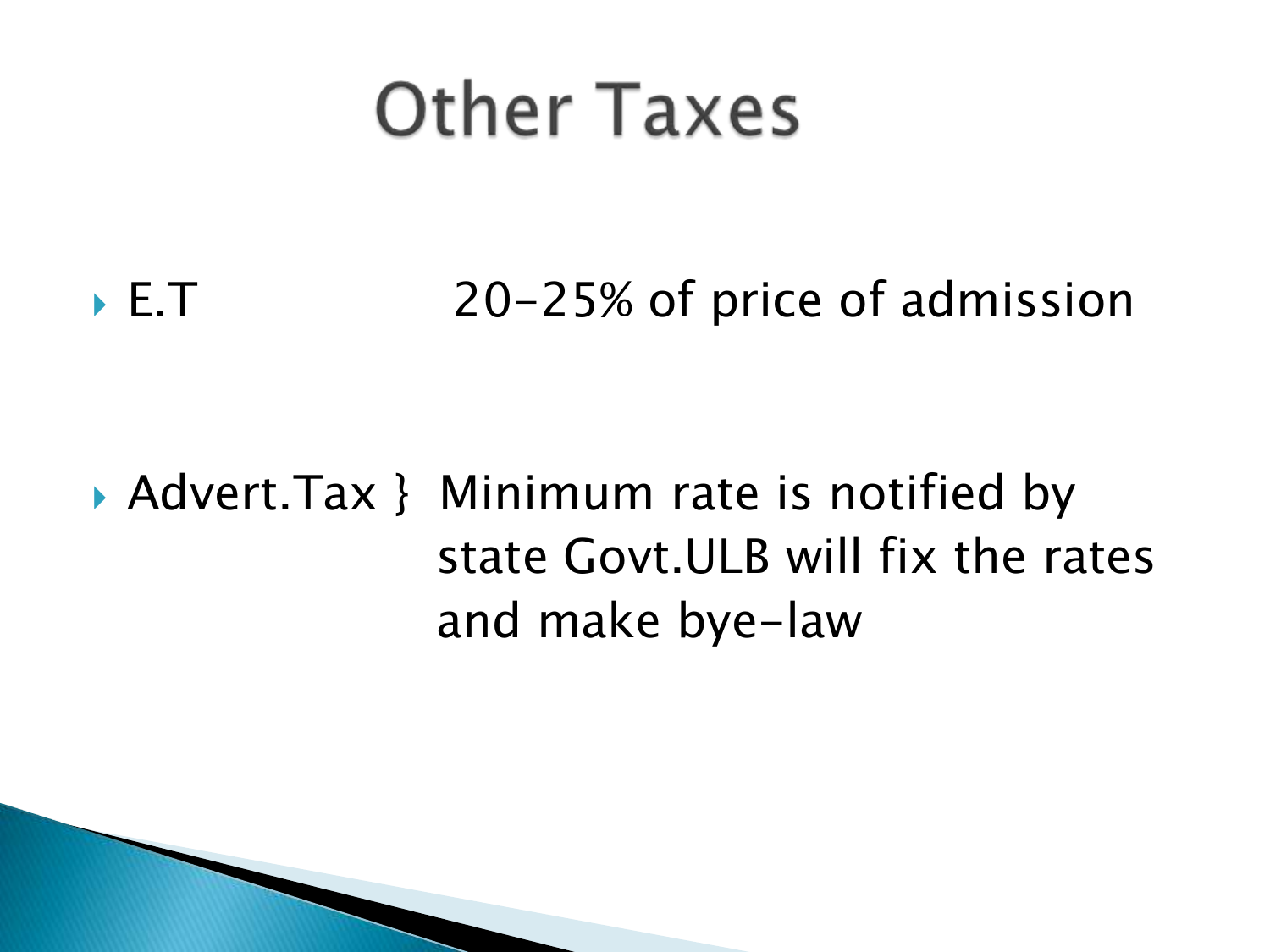## Dev.Fund for corpns.2012-13

| Corpn.           | <b>General</b> | 13 <sup>th</sup><br>Fin.Com | <b>Total</b>  | <b>SCP</b>   |
|------------------|----------------|-----------------------------|---------------|--------------|
| <b>TVPM</b>      | 485265000      | 264185000                   | 749450000     | 218188000    |
| <b>KOLLAM</b>    | 251267000      | 104814000                   | 356081000     | 68892000     |
| <b>KOCHI</b>     | 210444000      | 121014000                   | 331458000     | 50556000     |
| <b>TRISSUR</b>   | 164715000      | 72387000                    | 237502000     | 60670000     |
| <b>KOZHIKODE</b> | 217899000      | 125300000                   | 343199000     | 59844000     |
| Total            |                |                             | 201,76,90,000 | 45,81,50,000 |
|                  |                |                             |               |              |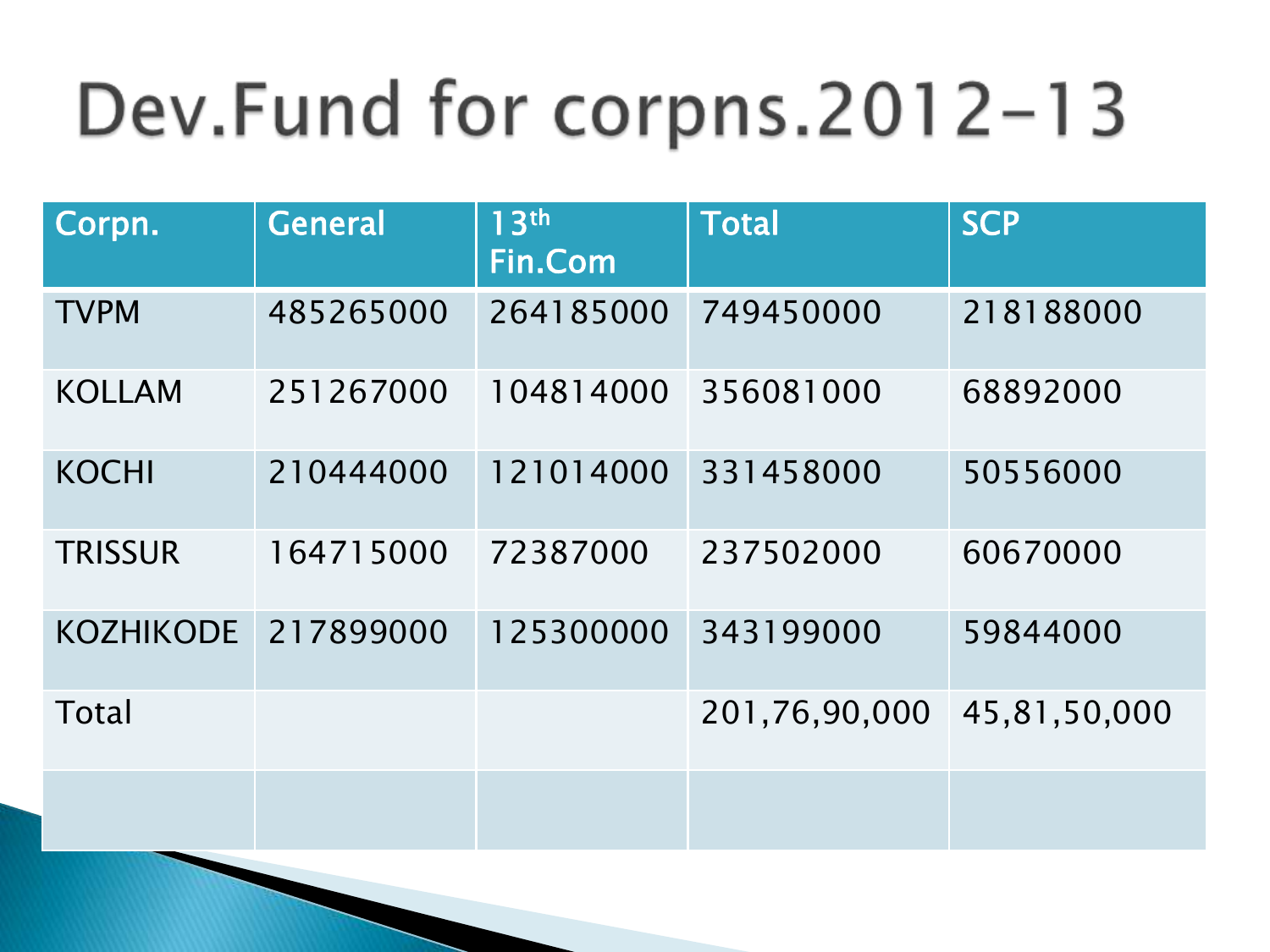#### Dev.fund for Municipalities  $2012 - 13$

| <b>General</b> | <b>World Bank</b> | $\vert$ 13 fin com | <b>Total</b> | <b>SCP</b> | <b>TSP</b> |
|----------------|-------------------|--------------------|--------------|------------|------------|
| 1515541000     | 369499000         | 857699000          | 2742739000   | 569675000  | 15404000   |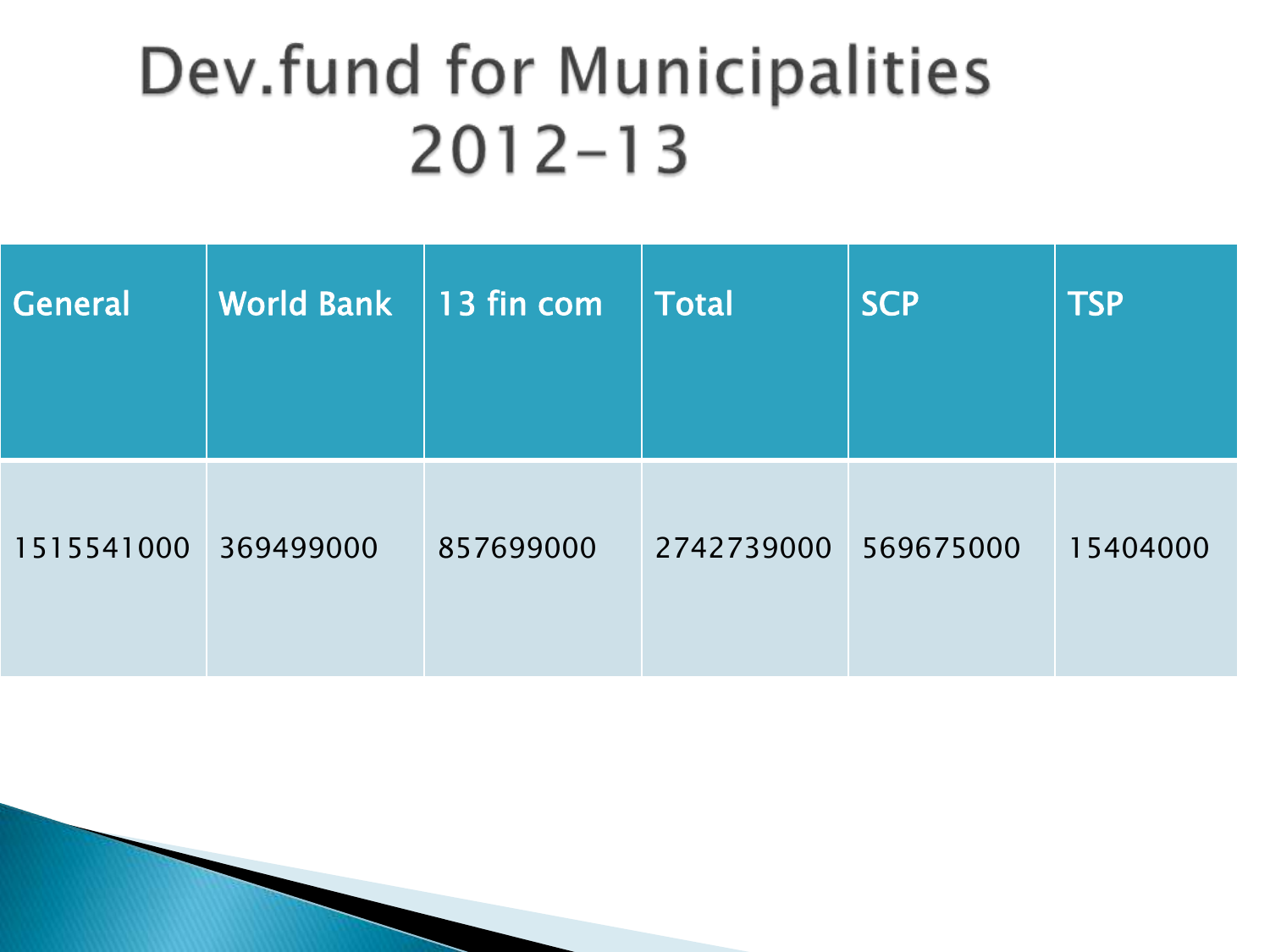## Allotment of Dev.Fund -criteria

| Weight age in %          |  |    |  |  |
|--------------------------|--|----|--|--|
| Criteria                 |  |    |  |  |
| Population(-sc/st)       |  | 50 |  |  |
| <b>Deprivation Index</b> |  | 30 |  |  |
| Tax effort               |  | 10 |  |  |
| Area                     |  | 10 |  |  |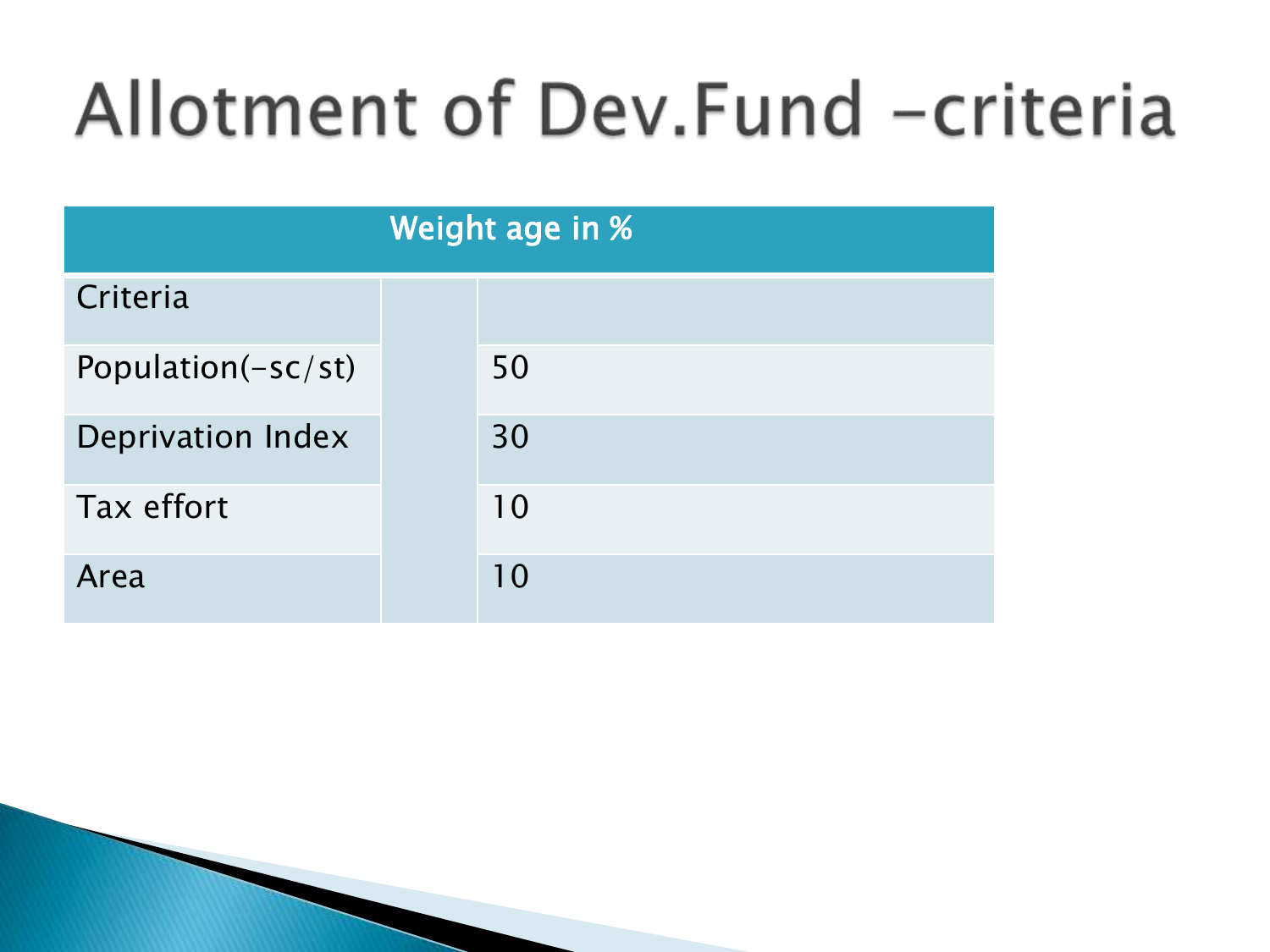## Deprivation index

- ▶ Lack of quality of housing
- Access to water
- Good sanitation
- **Electricity**
- Landlessness

The formula is similar to that of human poverty Index used by UNDP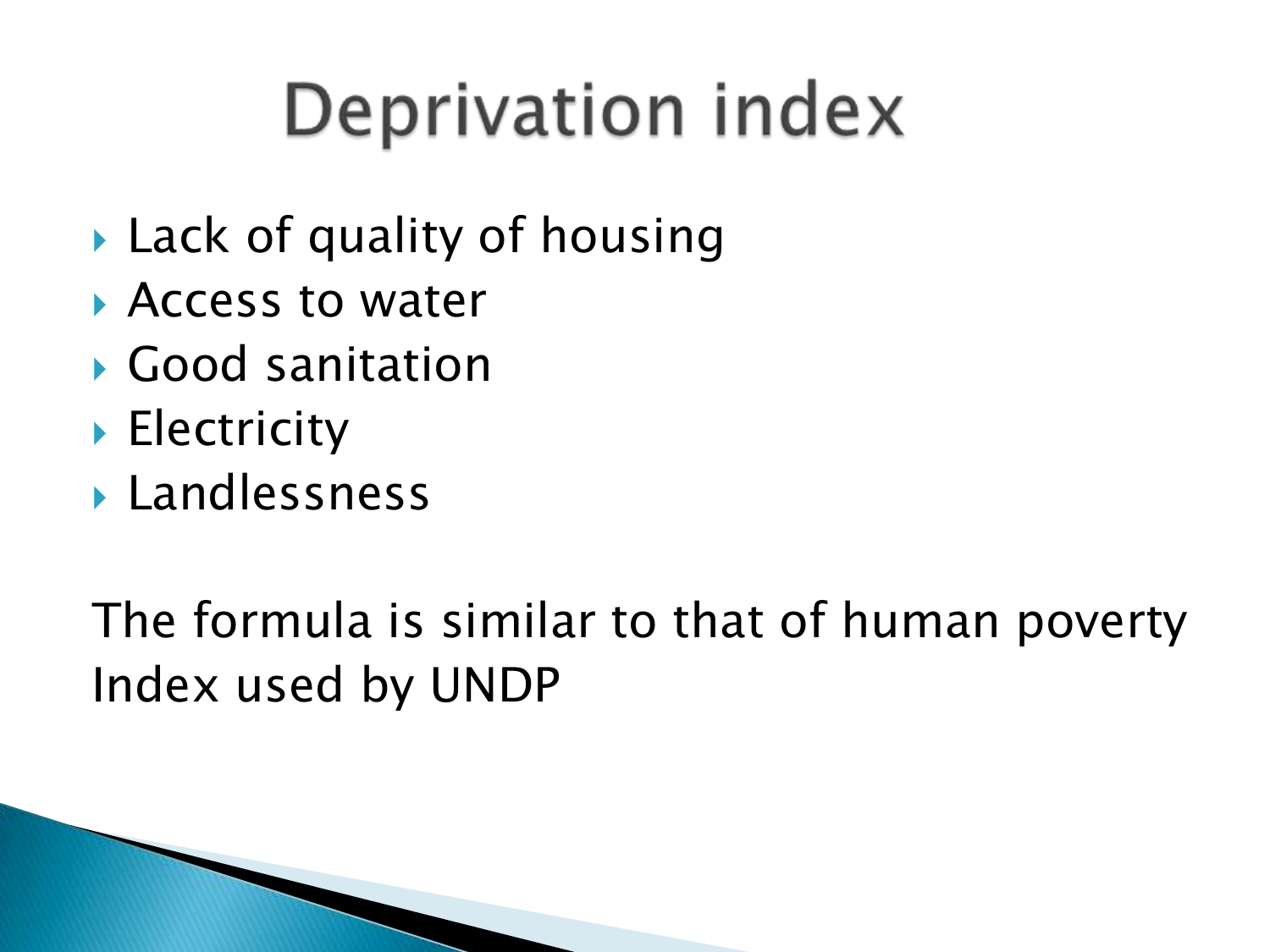#### Broad structure Expenditure: Municipalities

| <b>Total</b>        | $2004 - 05$ | $2005 - 06$ | 2006-07    | $2007 - 08$ | 2008-09    |
|---------------------|-------------|-------------|------------|-------------|------------|
| Core function       | 382643734   | 433331136   | 451402190  | 472005265   | 569577901  |
|                     | (18.1)      | (19.3)      | (18.9)     | (17.5)      | (19.2)     |
| Dev.activities      | 595436220   | 583566725   | 592960879  | 611073835   | 685341442  |
|                     | (28.2)      | (25.9)      | (24.8)     | (22.6)      | (23.1)     |
| Welfare             | 298509844   | 328695262   | 357911965  | 507466343   | 453019647  |
|                     | (14.1)      | (14.6)      | (15)       | (18.8)      | (15.3)     |
| Other items         | 835175439   | 903469238   | 990823379  | 1108566095  | 1253507947 |
|                     | (39.5)      | (40.2)      | (41.4)     | (41.1)      | (42.3)     |
| <b>Total</b><br>100 | 2111765237  | 2249062361  | 2393098413 | 2699111538  | 2961446937 |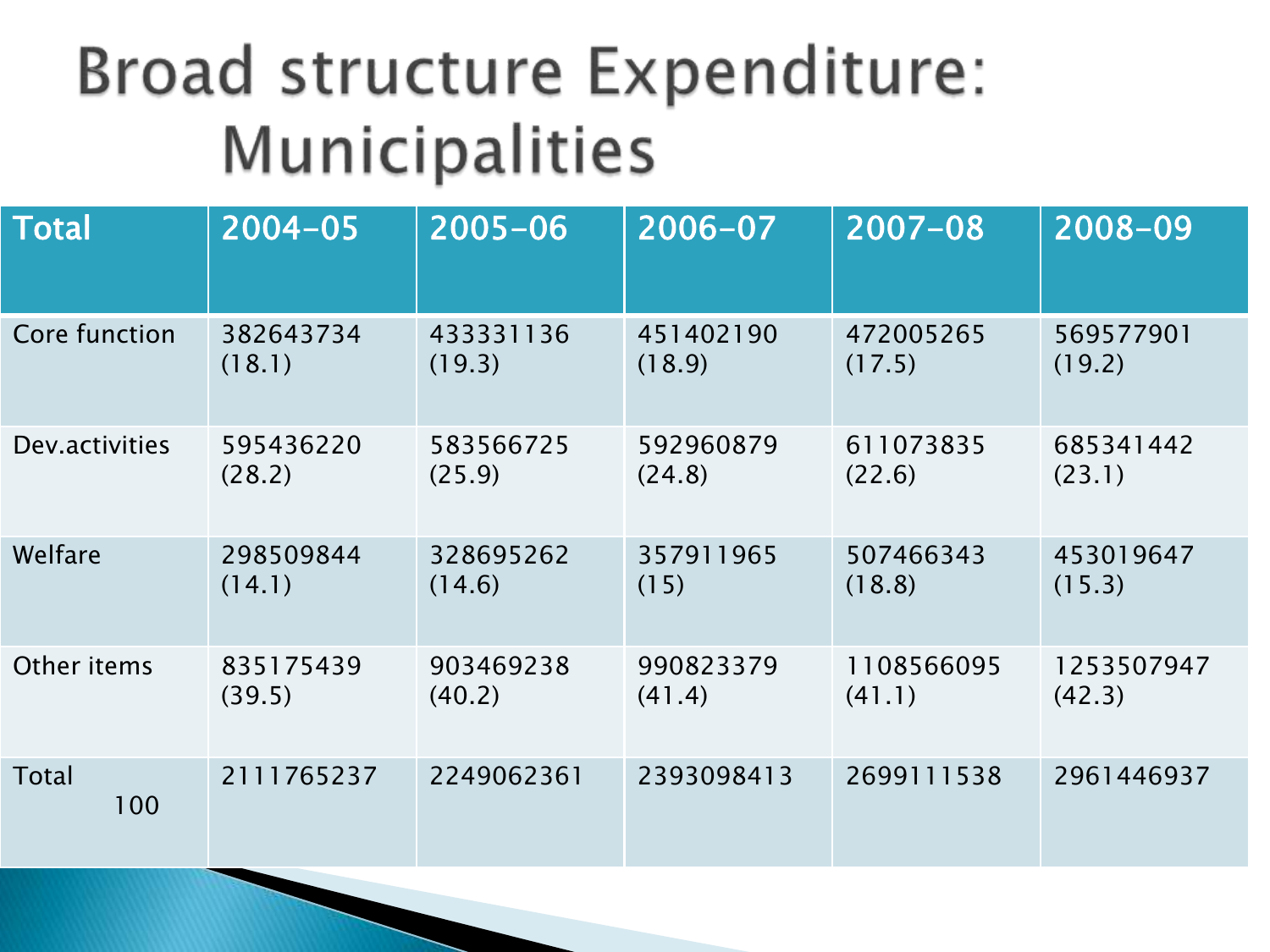#### Broad structure Expenditure: Corporations

| <b>Total</b>        | $2004 - 05$ | $2005 - 06$ | 2006-07    | $2007 - 08$ | 2008-09    |
|---------------------|-------------|-------------|------------|-------------|------------|
| Core function       | 334077687   | 452223736   | 524165073  | 356369007   | 488782447  |
|                     | (21.4)      | (25.8)      | (29.7)     | (19.7)      | (20.6)     |
| Dev.activities      | 392797586   | 372539889   | 401694002  | 250928772   | 708677092  |
|                     | (25.2)      | (21.2)      | (22.8)     | (13.8)      | (29.9)     |
| Welfare             | 167305438   | 129150807   | 180205155  | 305828141   | 427703467  |
|                     | (10.7)      | (7.4)       | (10.2)     | (16.9)      | (18.1)     |
| Other items         | 664529310   | 801689828   | 657450648  | 898712556   | 742840832  |
|                     | (42.6)      | (45.7)      | (37.3)     | (49.6)      | (31.3)     |
| <b>Total</b><br>100 | 1558710021  | 1755604260  | 1763514878 | 1811838476  | 2368003838 |